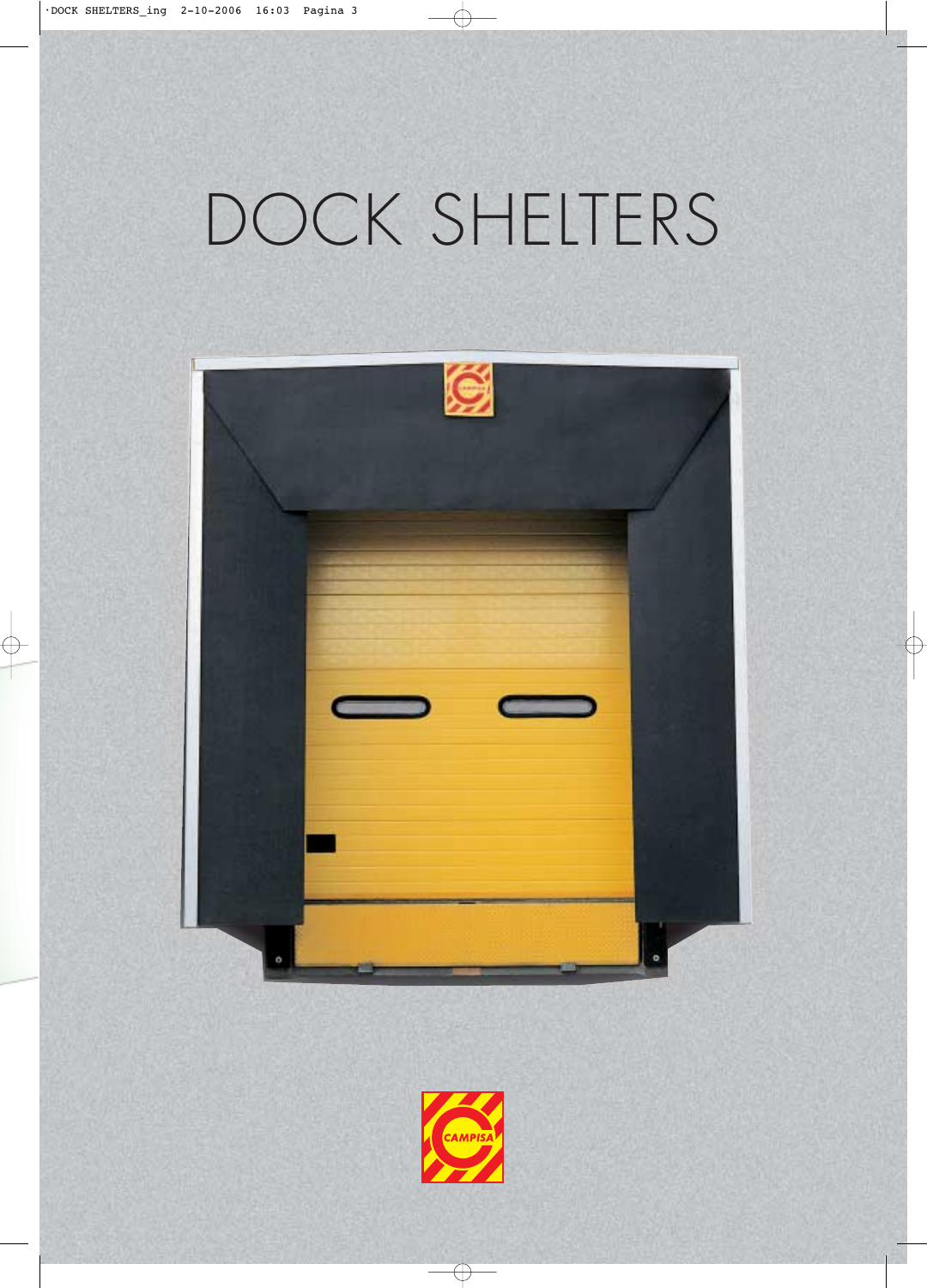Cutting off the inside environment from the outside, it is not only useful to the human working conditions.

Avoiding useless wastes means also energy saving, ecologic safeguard, protection of the goods and greater working efficiency.

CAMPISA offers a complete range of dock shelters, for every kind of use and environment. CAMPISA dock shelters protect the internal heated environments from the outside cold conditions, the chilled ones from outside heat, and all from rain, wind, snow, dust.

Strong and of good quality, the different models are designed to resist to the docking of the vehicles, reducing their impact in different ways: with retractable structures able to absorb the strokes (standard retractable dock shelters), with polyurethane stuffing (cushion dock shelters); closing against the vehicle, as the patented HYDRAULIC DOCK SHELTER can grant.

Vehicle doors Dock Shelters, ground installation

8

Ground installed Dock Shelters, for internal traffic

> Ground installed Dock Shelters, for small vehicles

做

## **PVC DOCK SHELTERS**

The retractable PVC front panels dock shelter is the most popular and used.

Thanks to its simplicity, low cost and efficiency, it grants for a constant pay back of the investment.

Available for dock level installation, or for ground level installation for the protection of doors without dock.

The front panels are made of high resistance black PVC reinforced with a double waiving of polyester that works like a spring in order to seal the vehicles of different shapes.

Standard Dock She for all dimensions

ð9 tion.



Overhanging dock leveller

8

Dock Shelter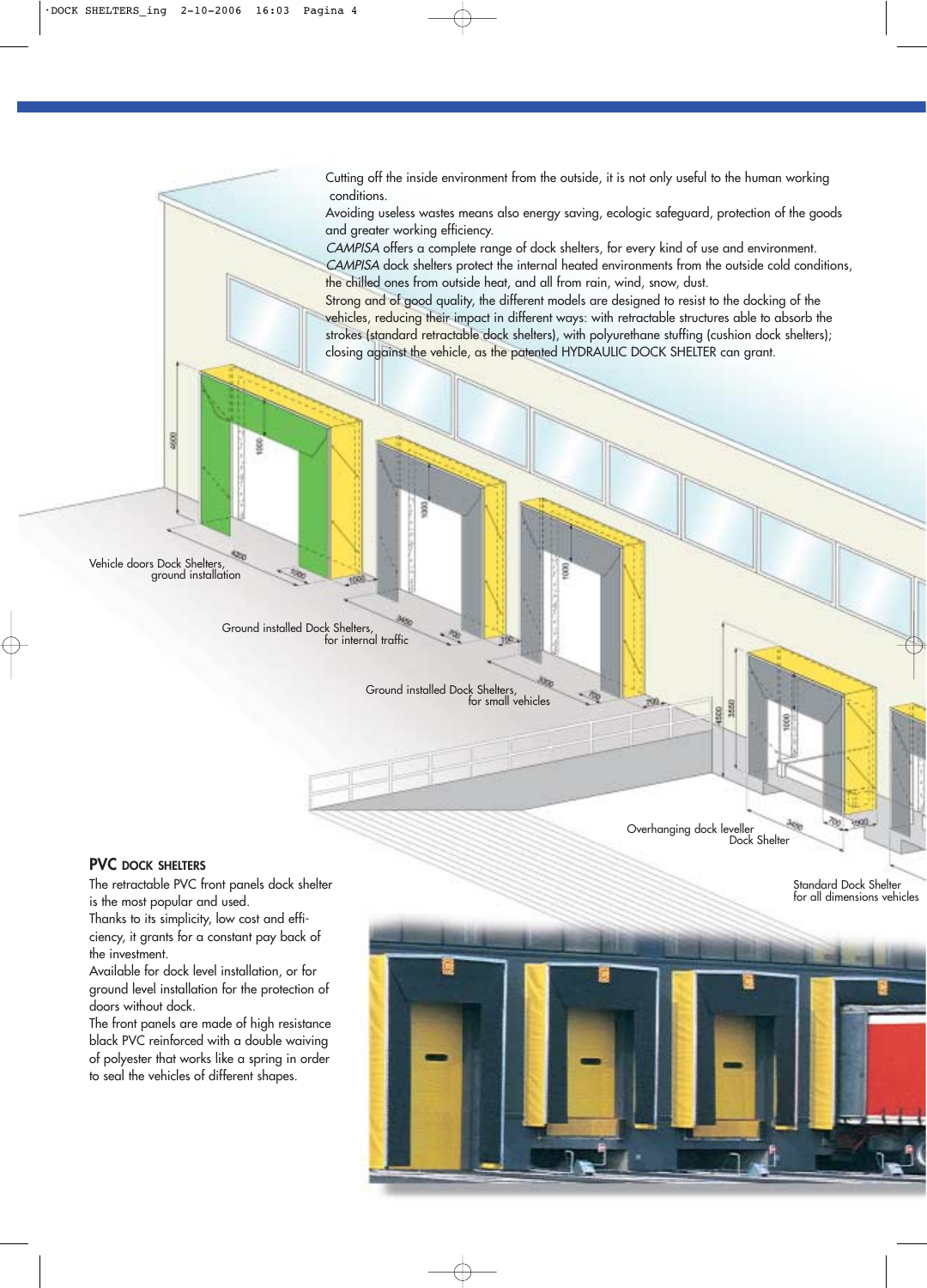

## **CUSHION DOCK SHELTERS, IDEAL TO MANTAIN THE "COLD CHAIN"**

Thanks to its high insulation factor, the cushion dock shelter is the ideal solution for controlled temperatures. The three cushions are made of elastic polyurethane foam, covered with PVC coated polyester fabric, supporting the vehicle pressures and perfectly sealing the three sides, including the space between opened rear doors and sides of the vehicle box.

The two vertical cushions have continuous overlapped anti-friction limpets allowing for the up and down heavy friction of the vehicle on its suspensions, during the loading.

It is available with fixed or adjustable horizontal top cushion, adjustable to the different vehicle heights.